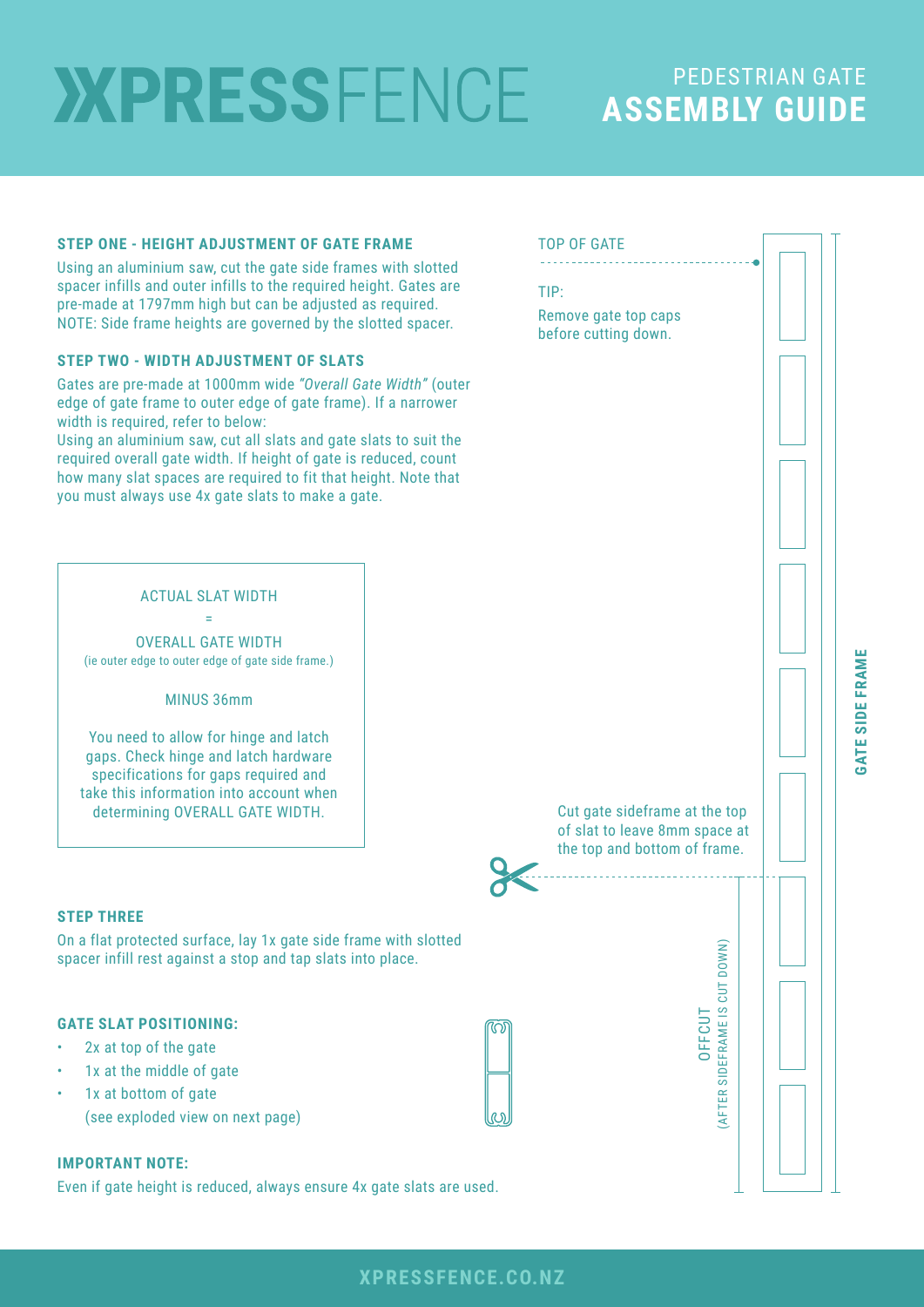# PEDESTRIAN GATE **ASSEMBLY GUIDE**

### **STEP FOUR**

Engage the second gate side frame to the slats and the top frame until all the slats are fully engaged. TIP: Start at one end and work slats in from one end to the other.

### **STEP FIVE**

Check measure diagonals to ensure the gate is square.

### **STEP SIX**

Screw all gate slats (4 screws per slat).

### **STEP SEVEN**

Snap the 2x outer infills into position to hide screw heads.

### **STEP EIGHT**

Insert top caps into side frames.

# **EXPLODED VIEW SIDE FRAME CONSTRUCTION**



WITH SLOTTED SPACER INFILL.

### **XPRESSFENCE.CO.NZ**